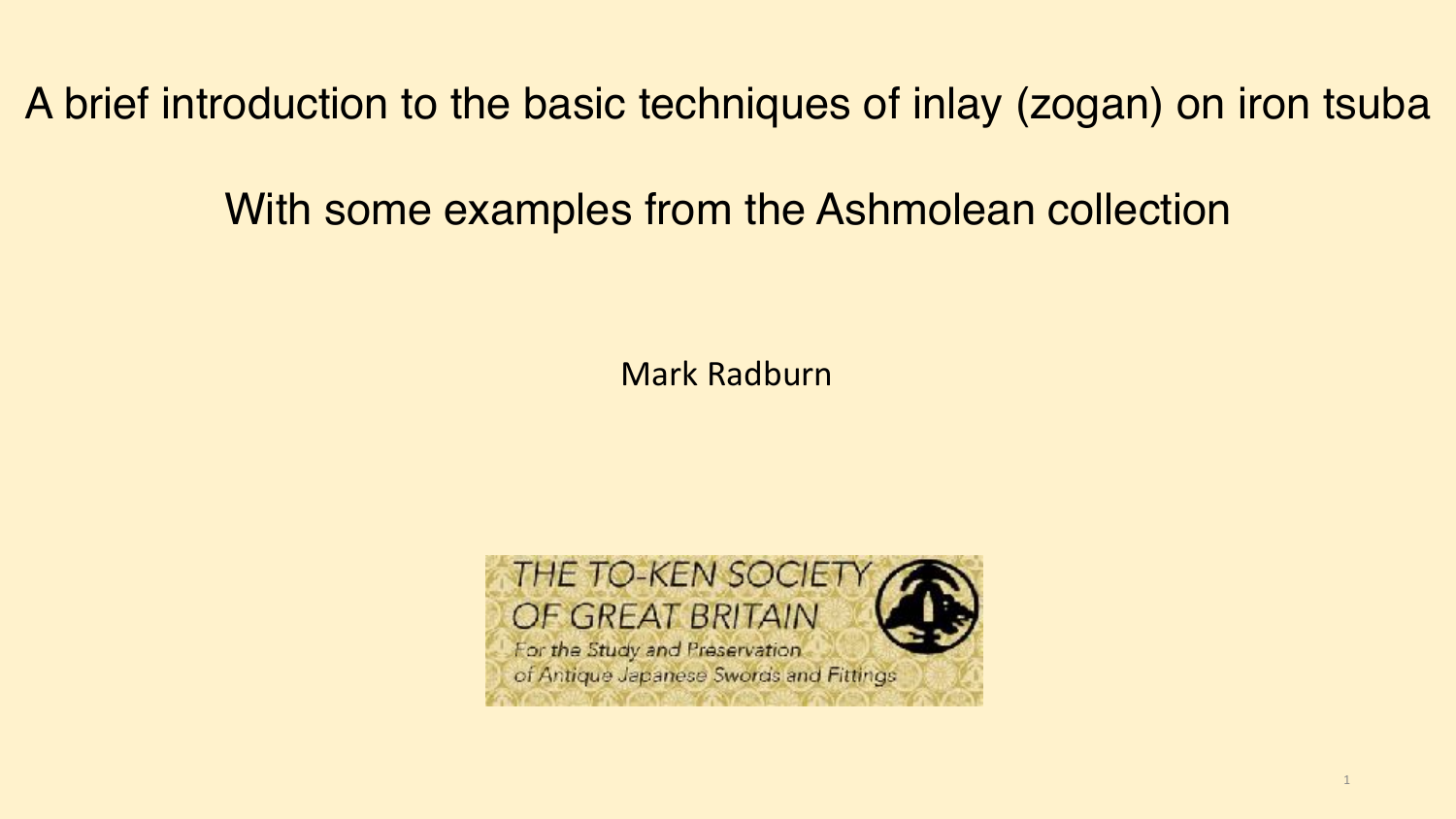# Types of iron tsuba decoration:

•Mon or Ko Sukashi - Ko Tosho (late Heianjo) and Ko Katchushi (Kamakura)



•Ji Sukashi - Kyo sukashi, Ko Shoami, Owari and Kanayama (Eikyo period 1429 - 41)



• Kebori - Kamakura (Onin 1467-69)



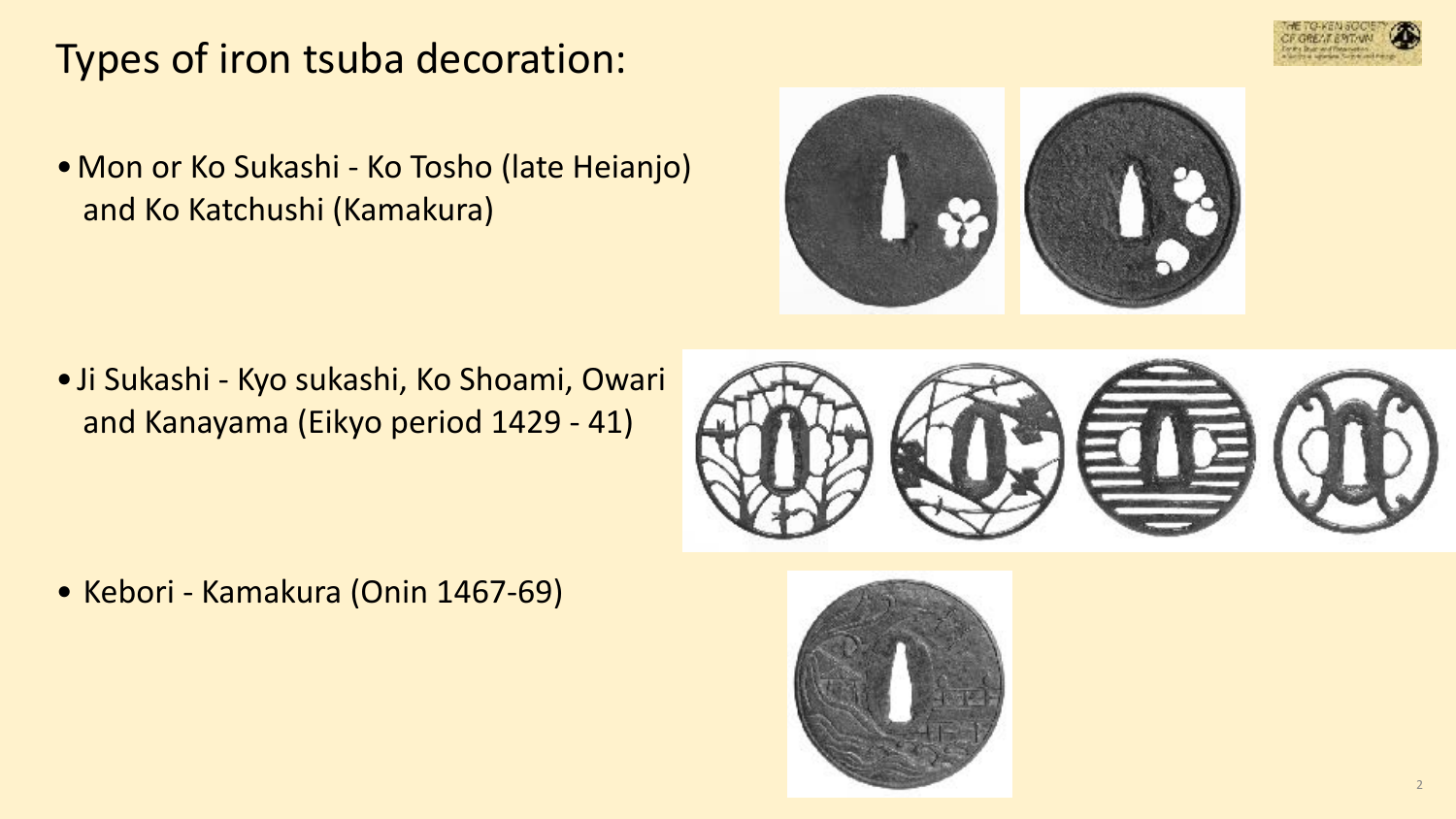

# First use of zogan - Onin tsuba

Zogan - to inlay a shape

• Ten zogan (Onin 1467-69)



• Suemon zogan (Onin 1467-69)

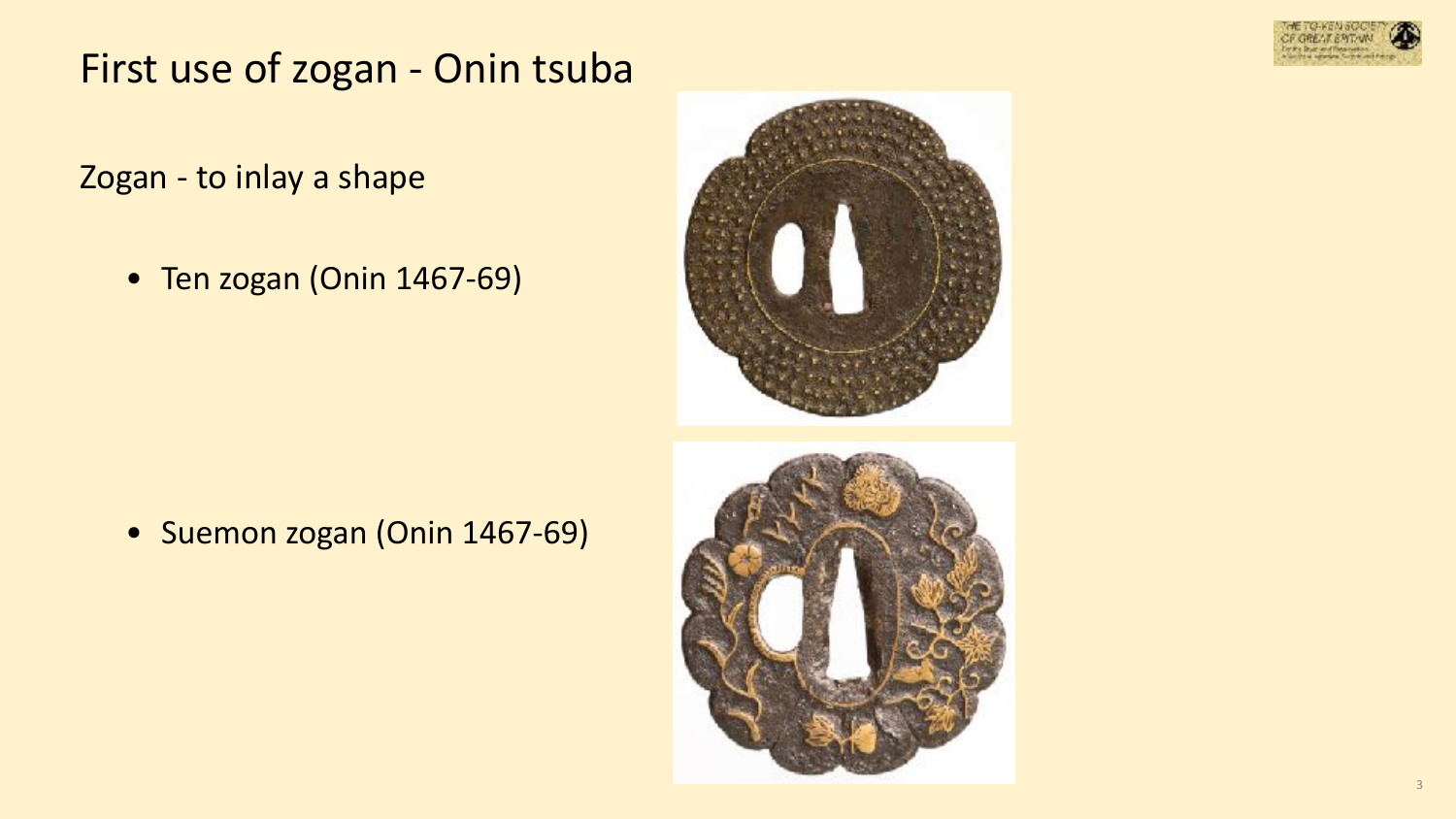# The four main types of zogan



• Suemon zogan

• Hira zogan

• Nunome zogan

• Hon zogan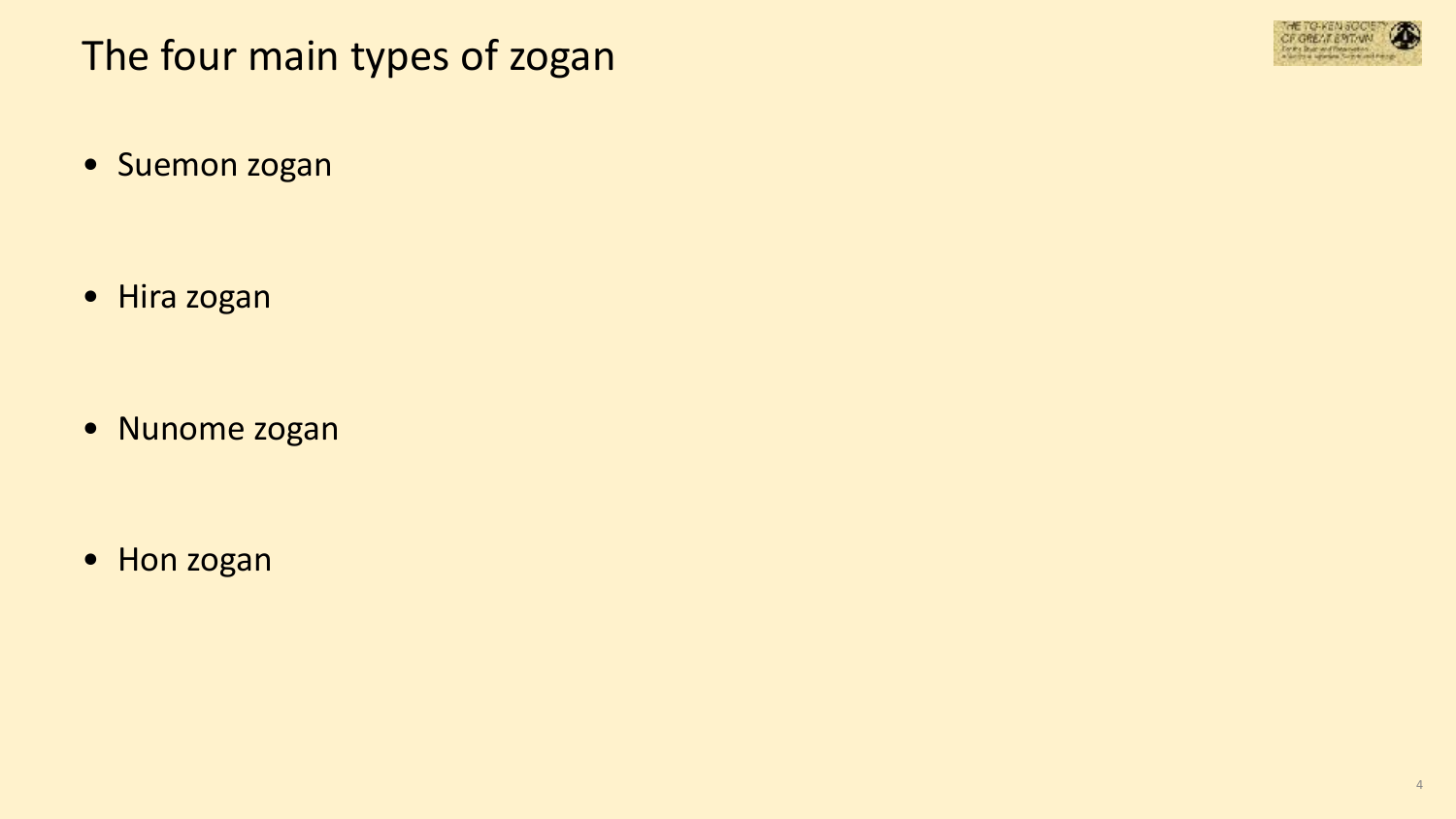### Suemon



Suemon - to set in or lay in a pattern or design

- Technique
	- Motif is made separately similar to a menuki
	- The tsuba plate is carved out to take the suemon
- Onin and in particular Higo schools of Nishigaki and especially Shimizu





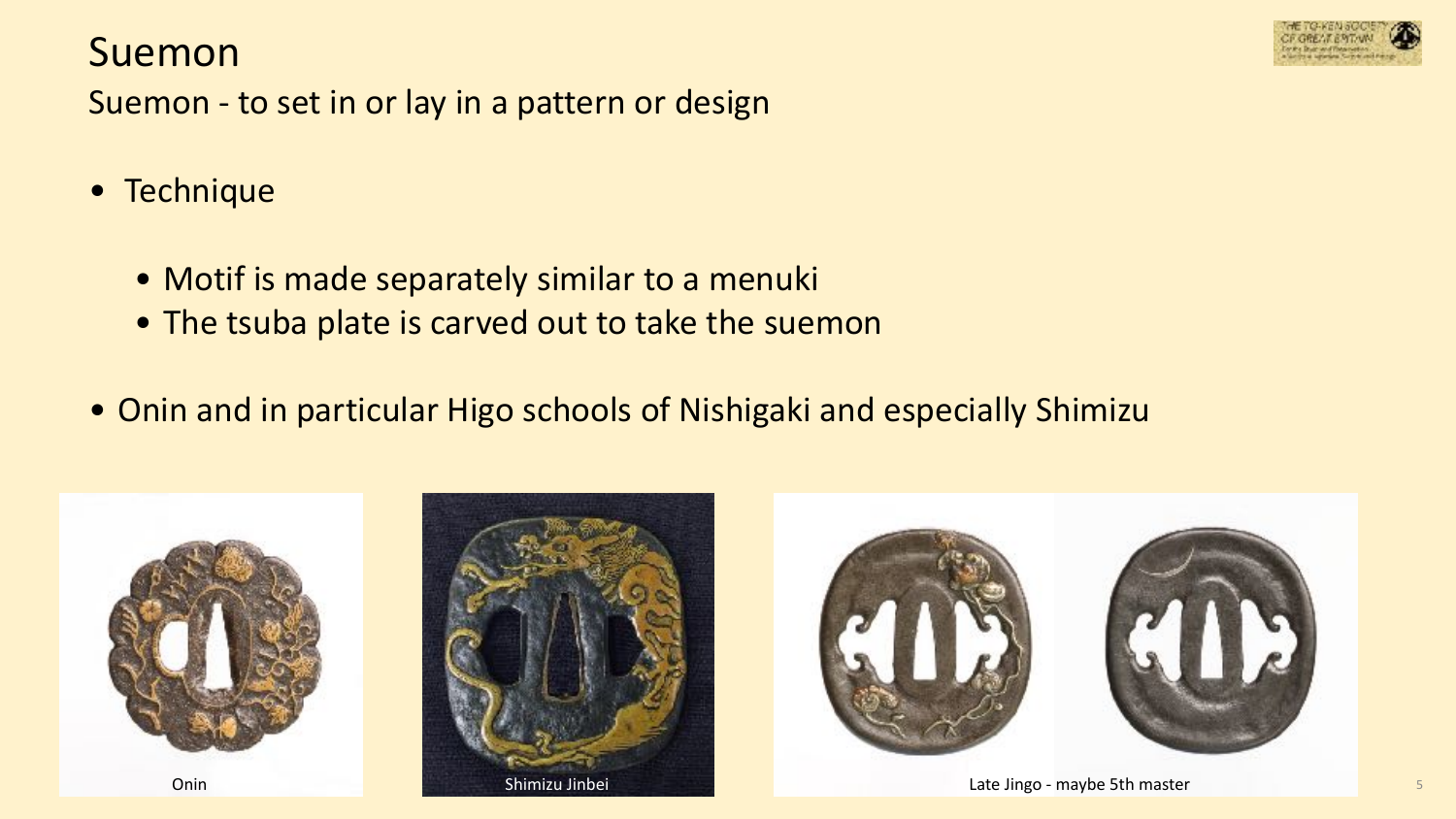



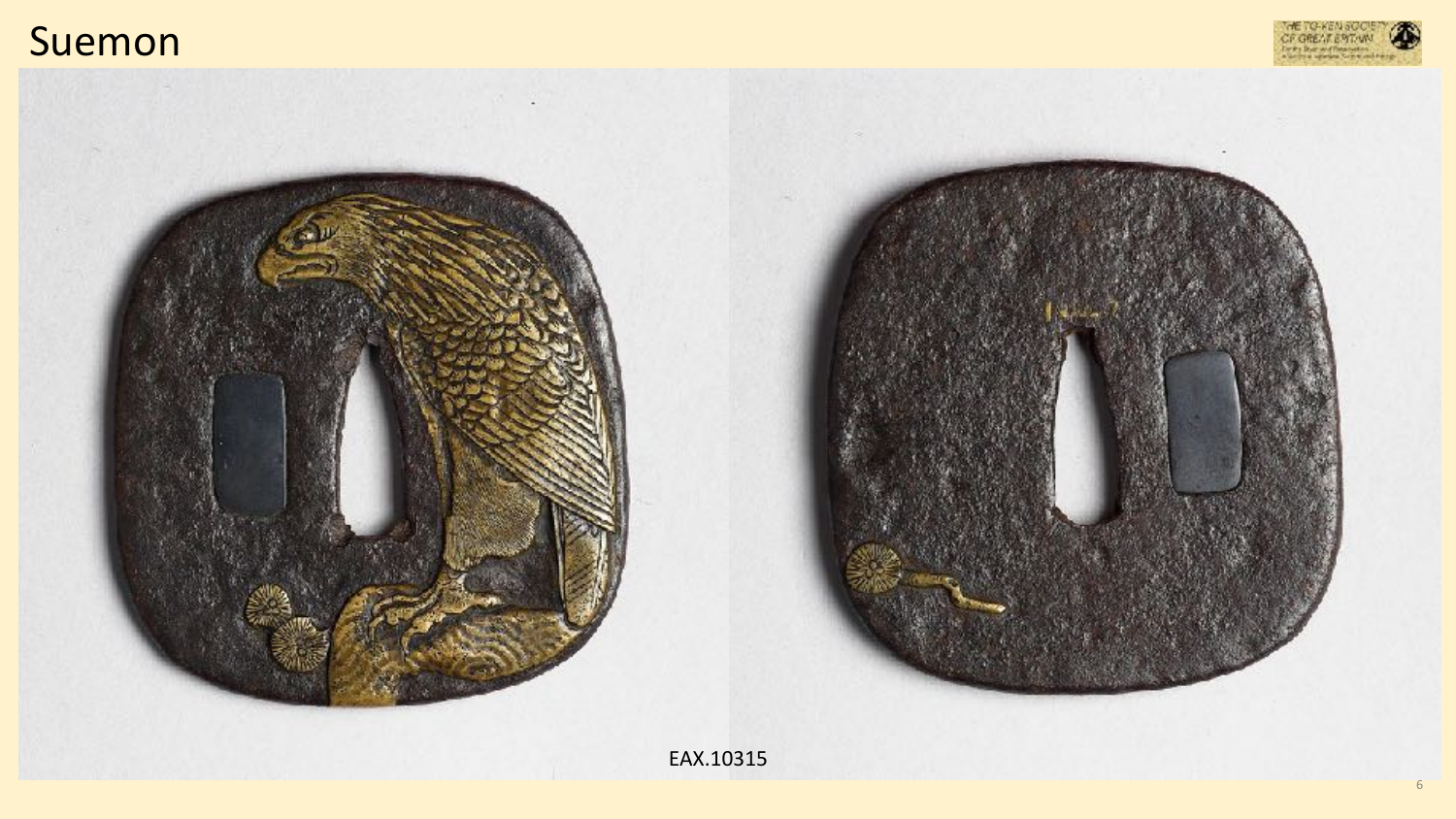











Nishigaki Kanshiro

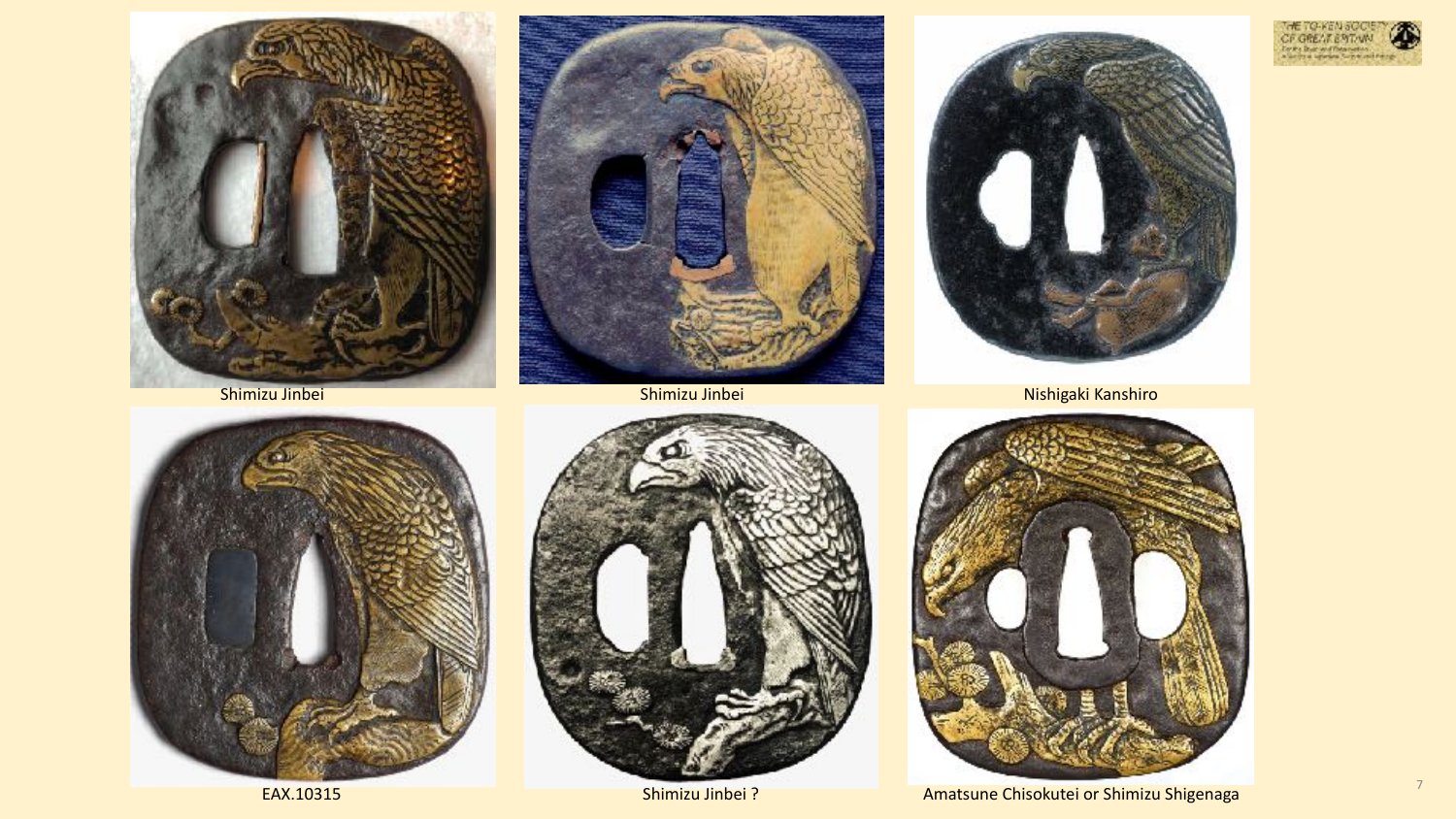

Nunome - fabric or texture zogan

- Technique
	- Ground plate is prepared by cross-hatching with a file or chisel
	- Gold or silver wire or fragments are hammered into the cross-hatching
- Shoami, Kyo schools and Higo schools



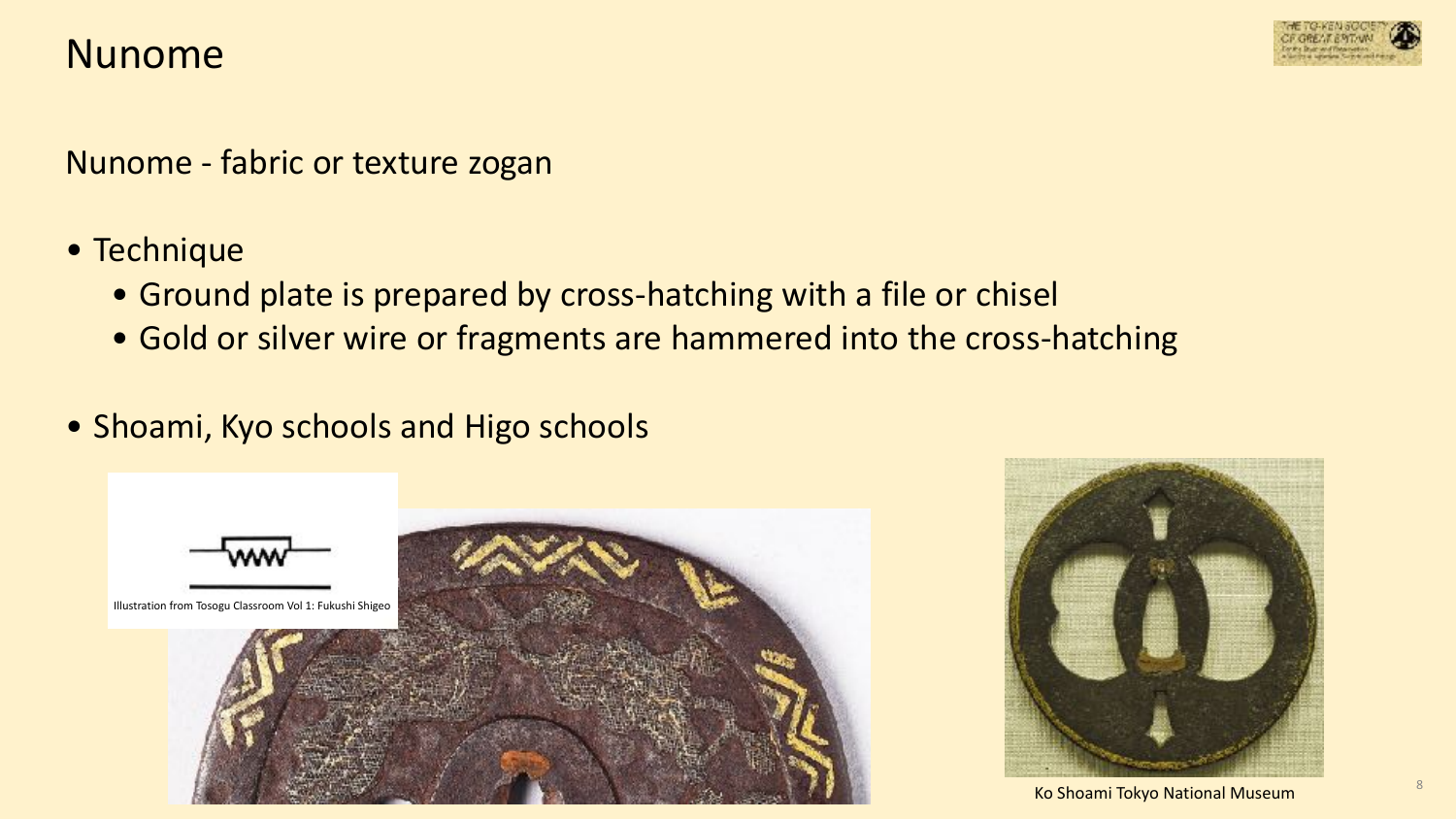

Nunome - fabric or texture zogan

• Higo schools (Nishigaki, Hayashi, Kamiyoshi, Shimizu and Edo Higo) and later Edo Period schools

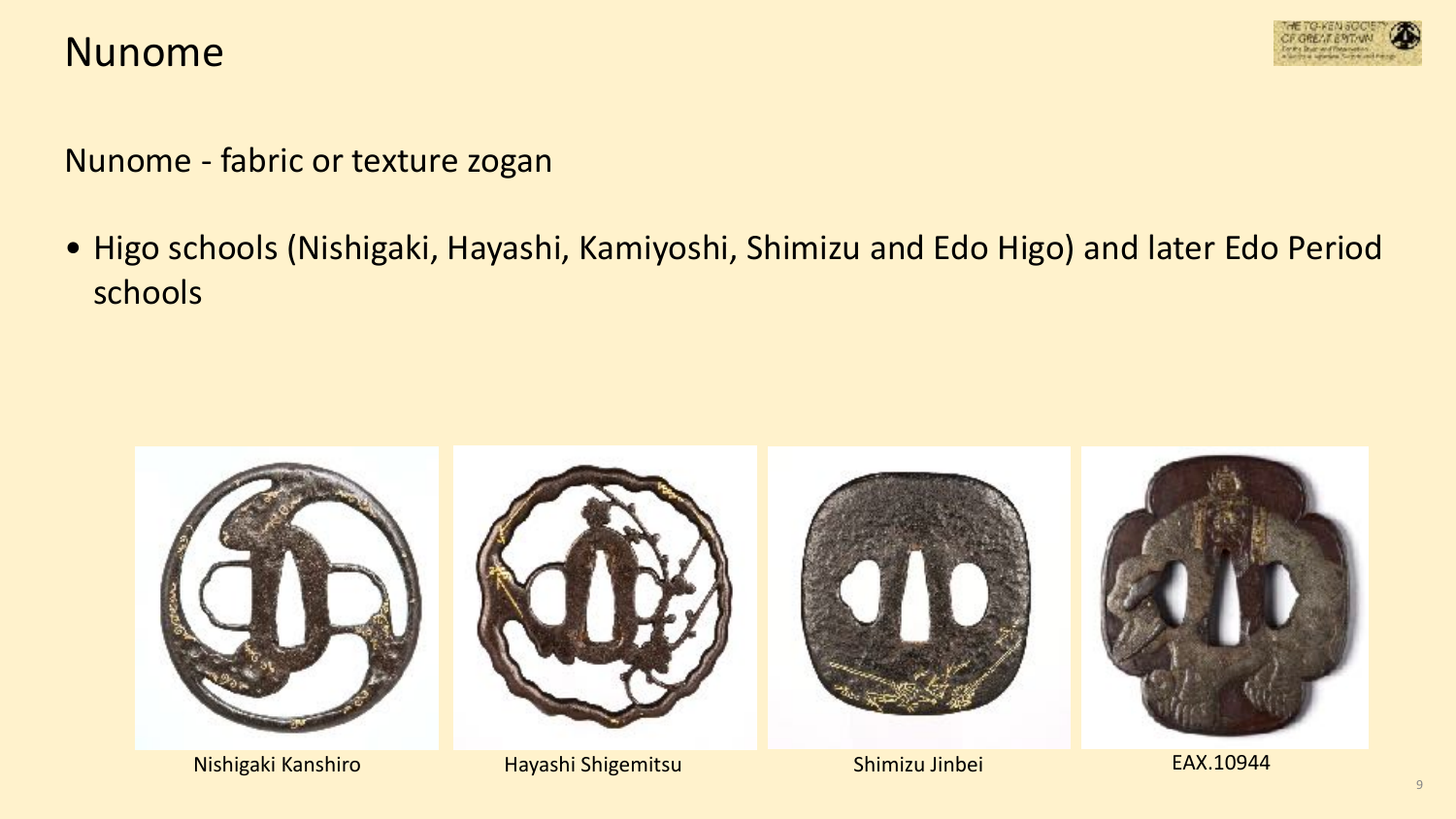

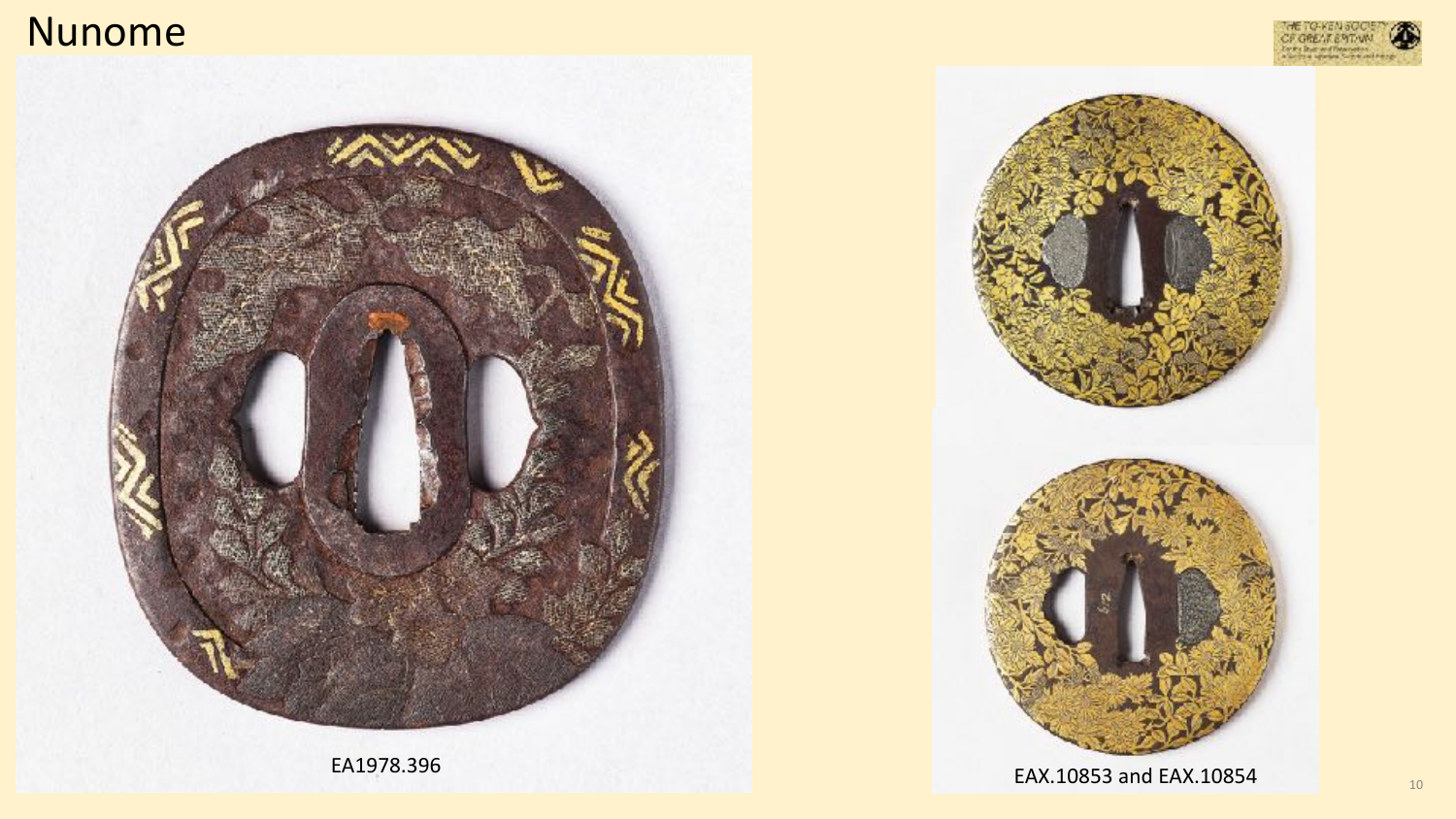

This type of tsuba is known as 'Kenjo" or often 'Kyo-Kenjo' (literally means "offerings from Kyoto")."

These tsuba are likely a development of Kyo Shoami makers. Current research suggests these tsuba were made and sold by the merchant Toichiya Kichibei in the Genroku period (1688-1704) as Toichi tsuba or Kenjo-tsuba.

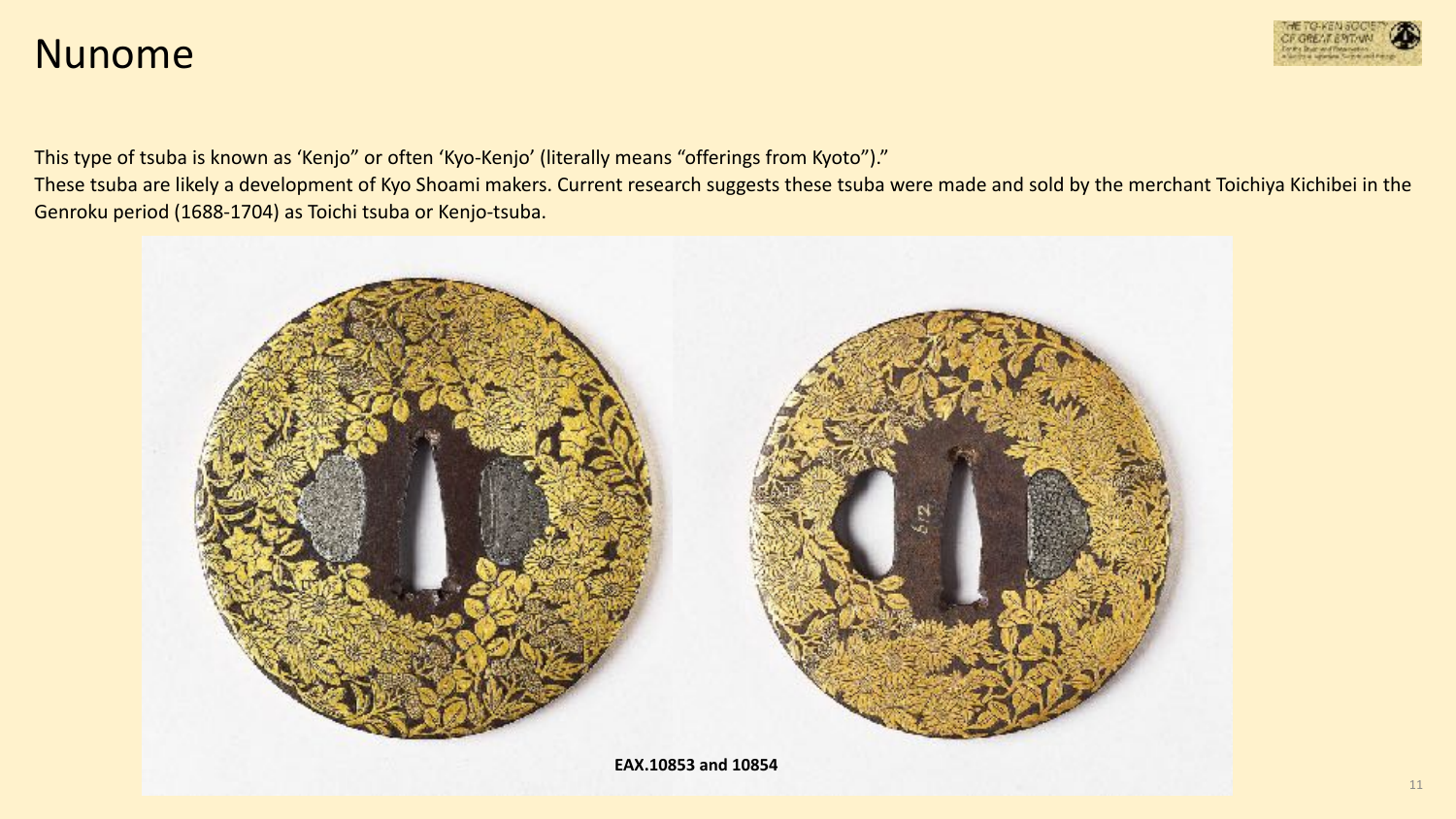## Hira zogan



Hira zogan - flat inlay

- Technique
	- Outline created by incised carving
	- The (large) piece of inlay is spread over the plate and the edge closed into the incision
	- The inlay and plate are polished smooth



Illustration from Tosogu Classroom Vol 1: Fukushi Shigeo

• Used in Kyoto by Umetada school and by Heianjo workers but made famous in Kaga (Kanazawa) and used on abumi (stirrups) as well as tsuba.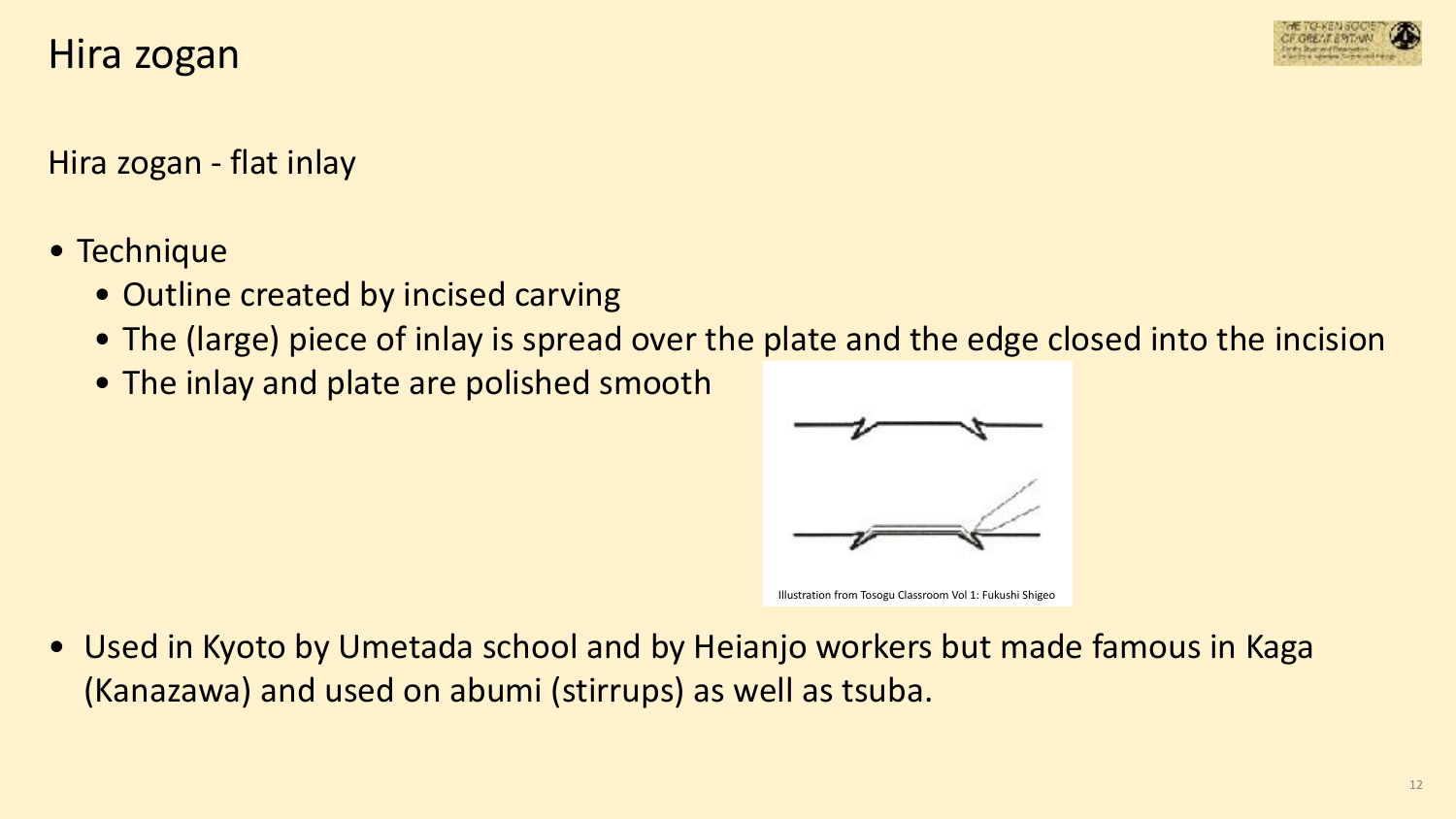Hira zogan





**EAX.10168 Yoshiro style** 

EAX.10151 Heianjo

EAX.10161 Heianjo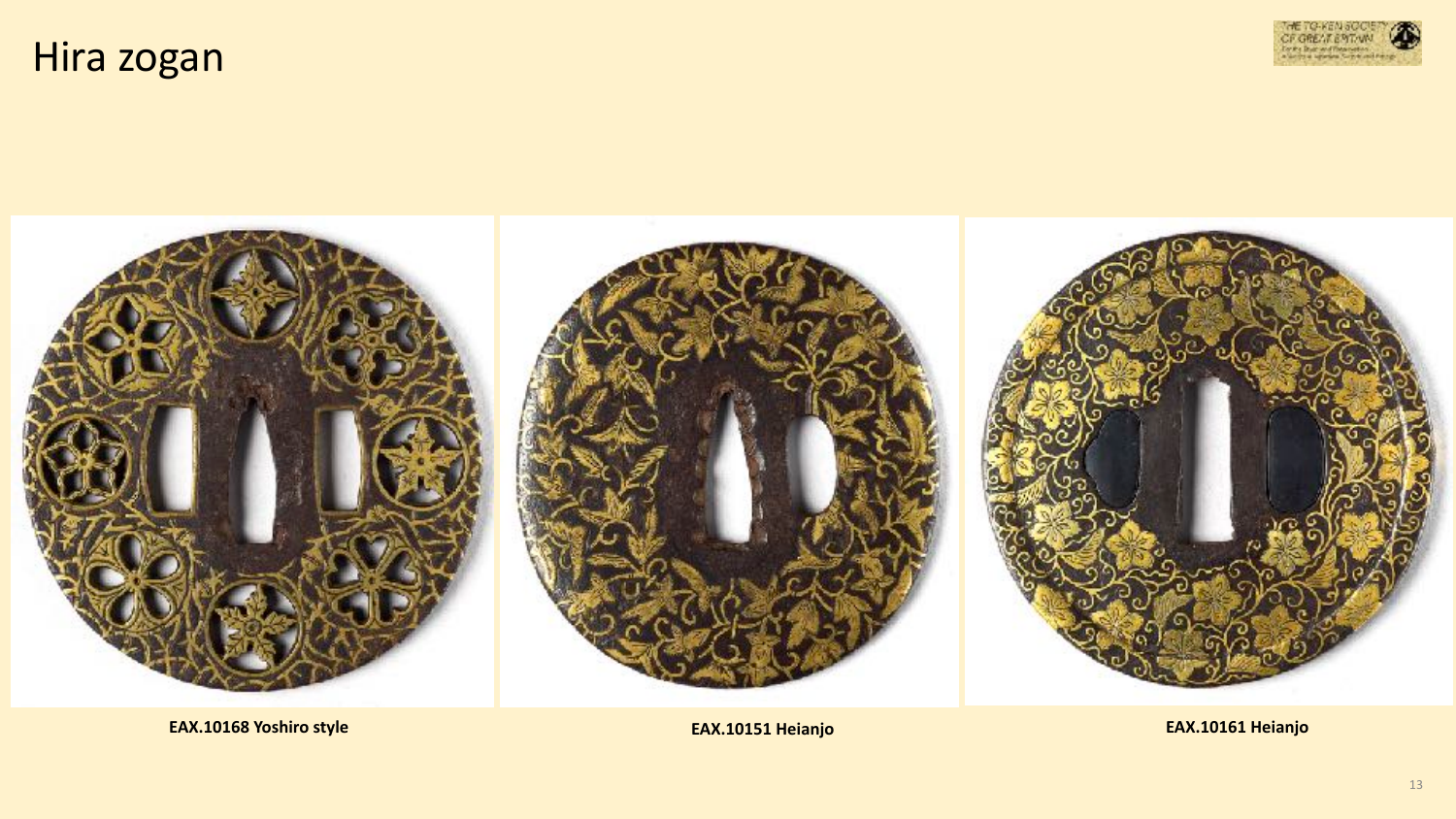

Hon zogan - 'true' inlay i.e. kebori channel or grove created as opposed to nunome zogan

#### • Technique

- 'Swallow tail' grove is created in the tsuba plate
- Gold or silver wire is hammered into grove, expands and is so held in place
- A more sophisticated technique is to leave an edge to the chiselled hole which is then hammered into the inlay



Illustration from Tosogu Classroom Vol 1: Fukushi Shigeo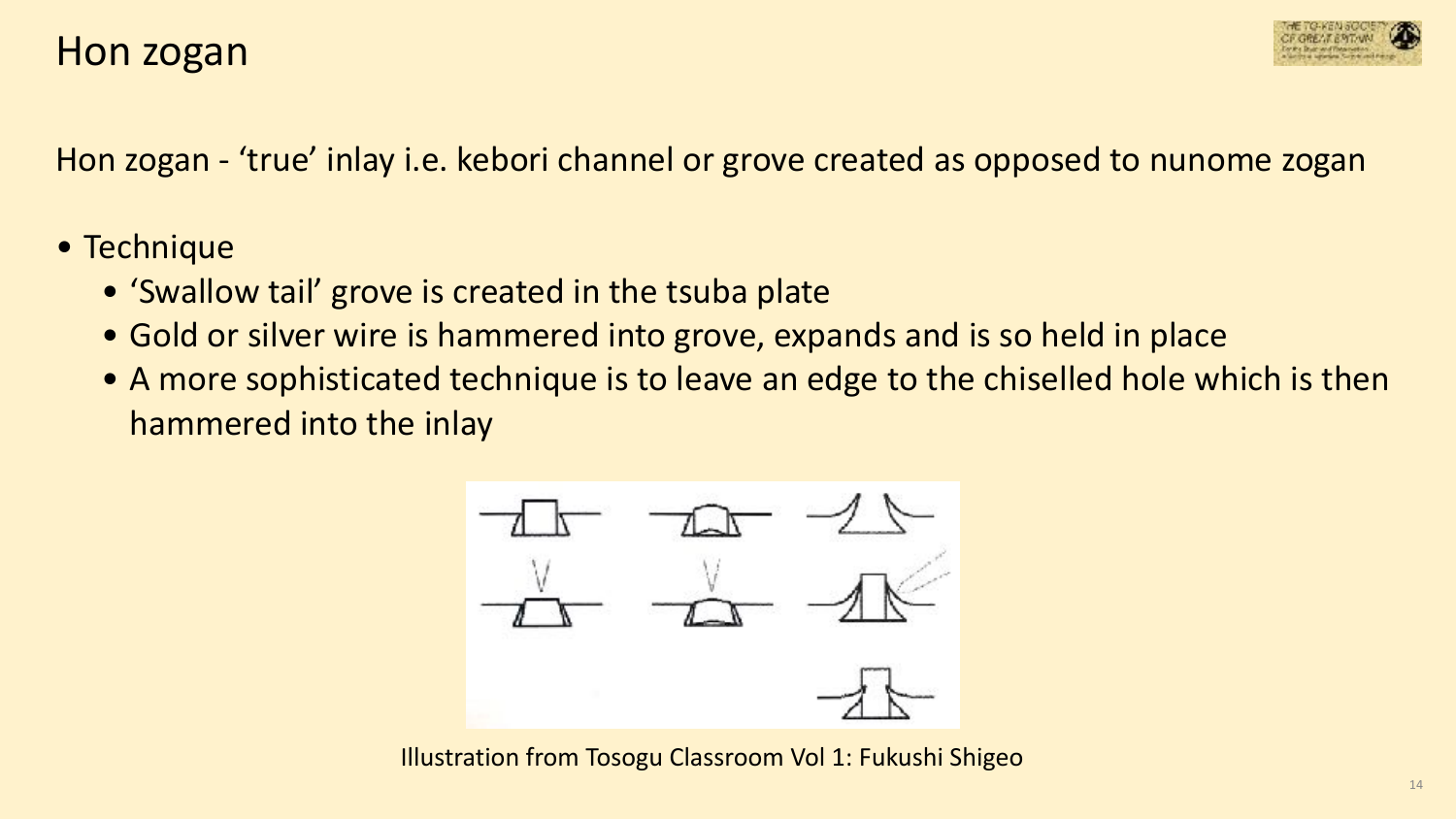## Hon zogan







Juyo Hayashi Matashichi Juyo Bijutsuhin Hayashi Matashichi



TH Nishigaki Kanshiro Juyo Kamiyoshi Juhei